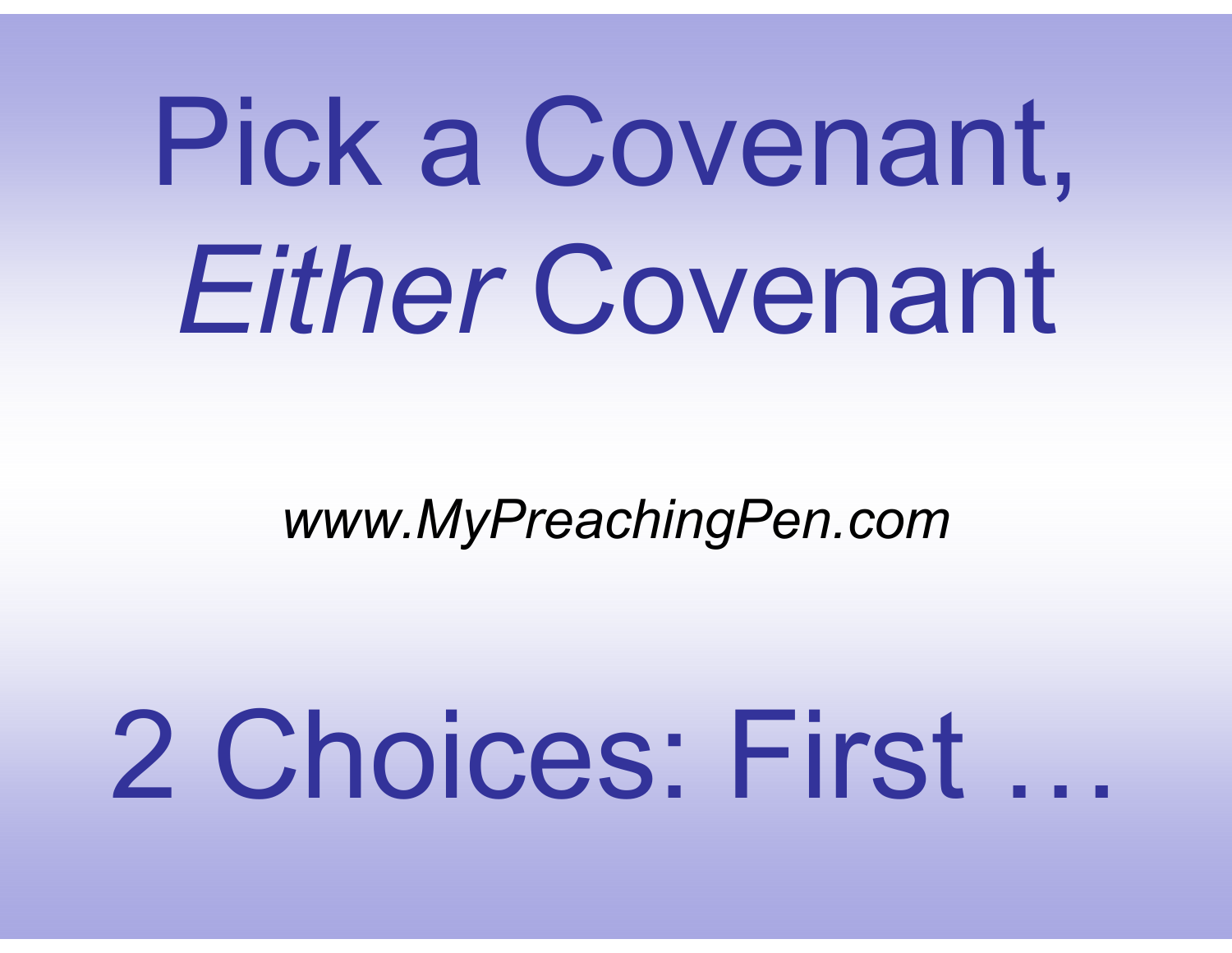| 2 Cor. 3:3-14             | <b>Ministry of death</b><br><b>Ministry of condemnation</b><br><b>Passing away</b><br>A veil over the heart<br><b>Minds were blinded</b>                                                              |  |
|---------------------------|-------------------------------------------------------------------------------------------------------------------------------------------------------------------------------------------------------|--|
| Galatians 5:1-5           | <b>Yoke of slavery</b>                                                                                                                                                                                |  |
| <b>Ephesians 2:11-16</b>  | A wall between two peoples<br><b>Enmity</b><br>People afar off                                                                                                                                        |  |
| <b>Colossians 2:13-14</b> | <b>Against us</b>                                                                                                                                                                                     |  |
| Hebrews $8-10$            | Inferior covenant (implied)<br><b>Covenant of copies and shadows</b><br>"The law can never make those who approach perfect"<br>Same sacrifices, offered continually<br>Was old & ready to vanish away |  |

*Who wants to be justified by THIS covenant?*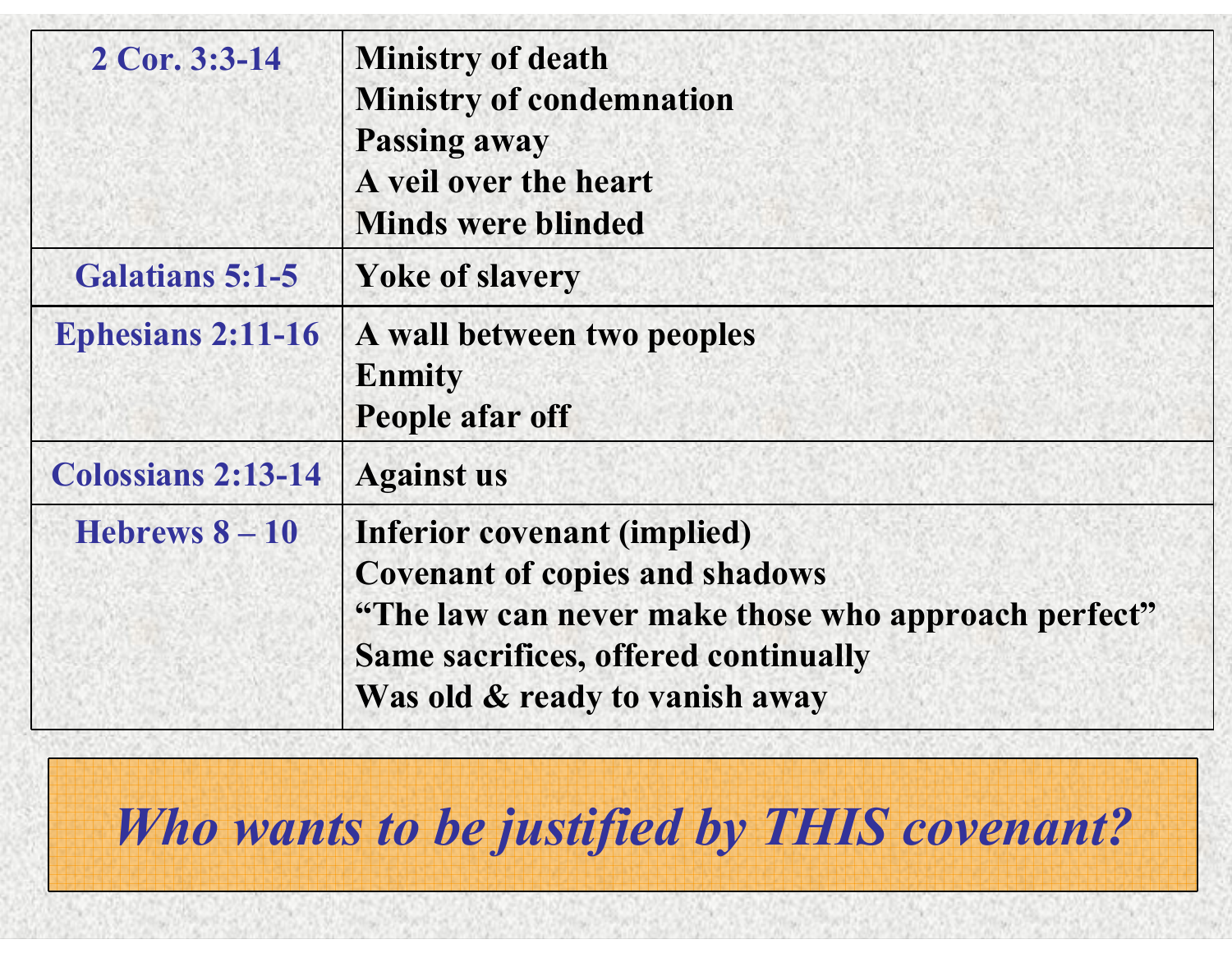The Veil **Was Taken Away**  The Wall **Was Broken Down**  The Enmity **Was Put to Death** The Enmity **Was Abolished** The Law **Was Fulfilled**

man God

*Jesus said about the Old Covenant, Matthew 5:17* – Do not think that I have come to abolish the Law or the Prophets; I have not come to abolish them but to fulfill them. <sup>18</sup>... Not an iota, not a dot, will pass from the Law until all is accomplished.

(The handwriting of requirements) "He has taken it out of the way, having nailed it to the cross." (**Colossians 2:14**)

*Hebrews 9:16-17* Where a will is involved, the death of the one who made it must be established. <sup>17</sup> For a will takes effect only at death....

## Now we have a better choice!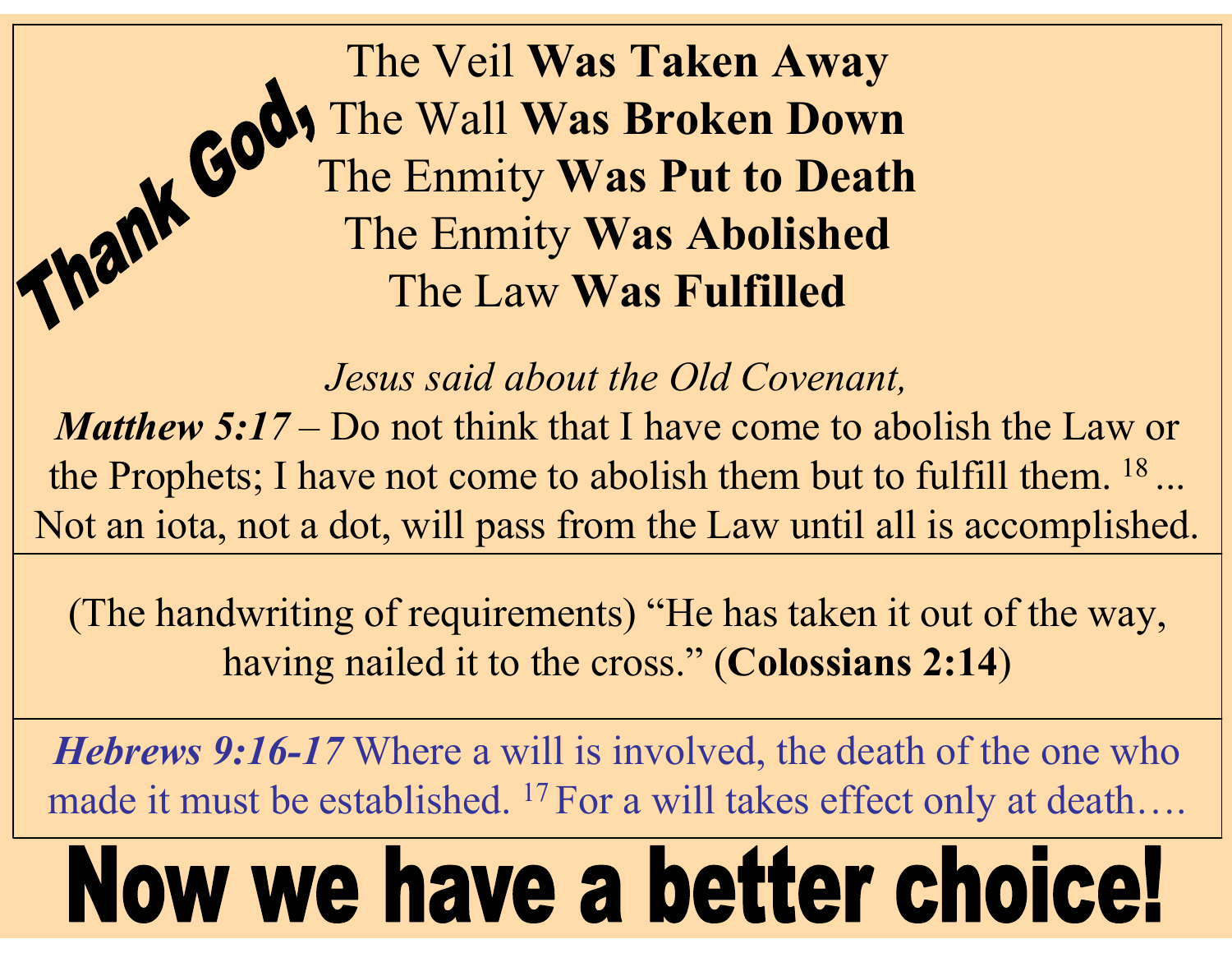| 2 Cor. 3:3-14             | <b>Ministry of the Spirit</b><br><b>Ministry of righteousness/justification</b><br><b>Remains</b><br>The veil is taken away<br><b>Beholding the glory of the Lord</b>                             |
|---------------------------|---------------------------------------------------------------------------------------------------------------------------------------------------------------------------------------------------|
| <b>Galatians 5:1-5</b>    | <b>Liberty</b>                                                                                                                                                                                    |
| <b>Ephesians 2:11-16</b>  | One<br><b>Near; with access</b>                                                                                                                                                                   |
| <b>Colossians 2:13-14</b> | <b>Made us alive together with Him</b>                                                                                                                                                            |
| Hebrews $8-10$            | <b>Better covenant; better promises</b><br>The true; things in the heavens<br>"He  perfected forever those who are being sanctified."<br>One single sacrifice, once for all<br>A new & living way |

*Upon instituting the Lord's Supper, Jesus said,* Luke 22:20 – "... This cup that is poured out for you is **the new covenant in my blood**."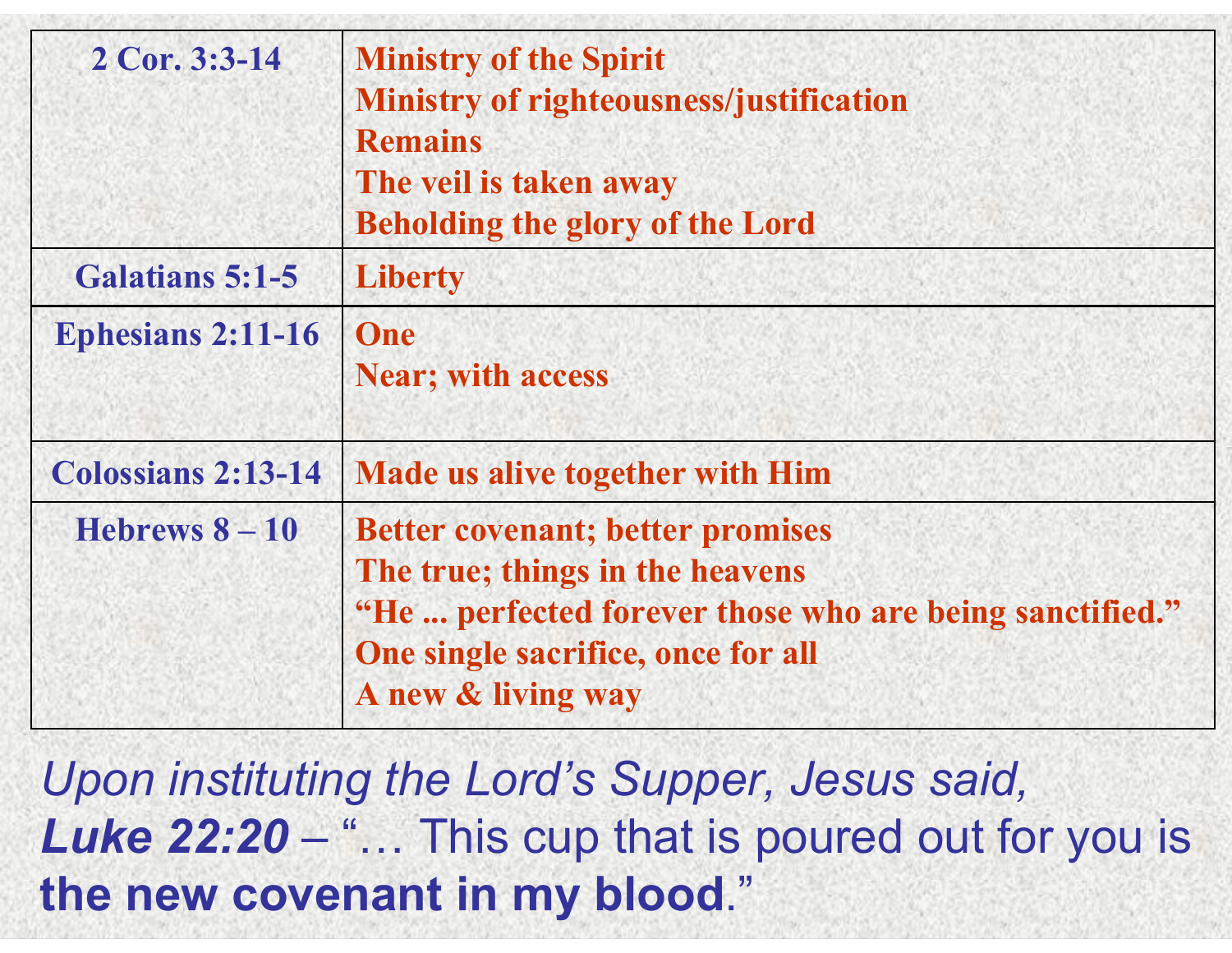#### *Key points:*

1.We can only enter into one covenant at a time, just as with marriage. *– Romans 7* 2.The Old Covenant was nailed to the cross. **– Colossians 2:14**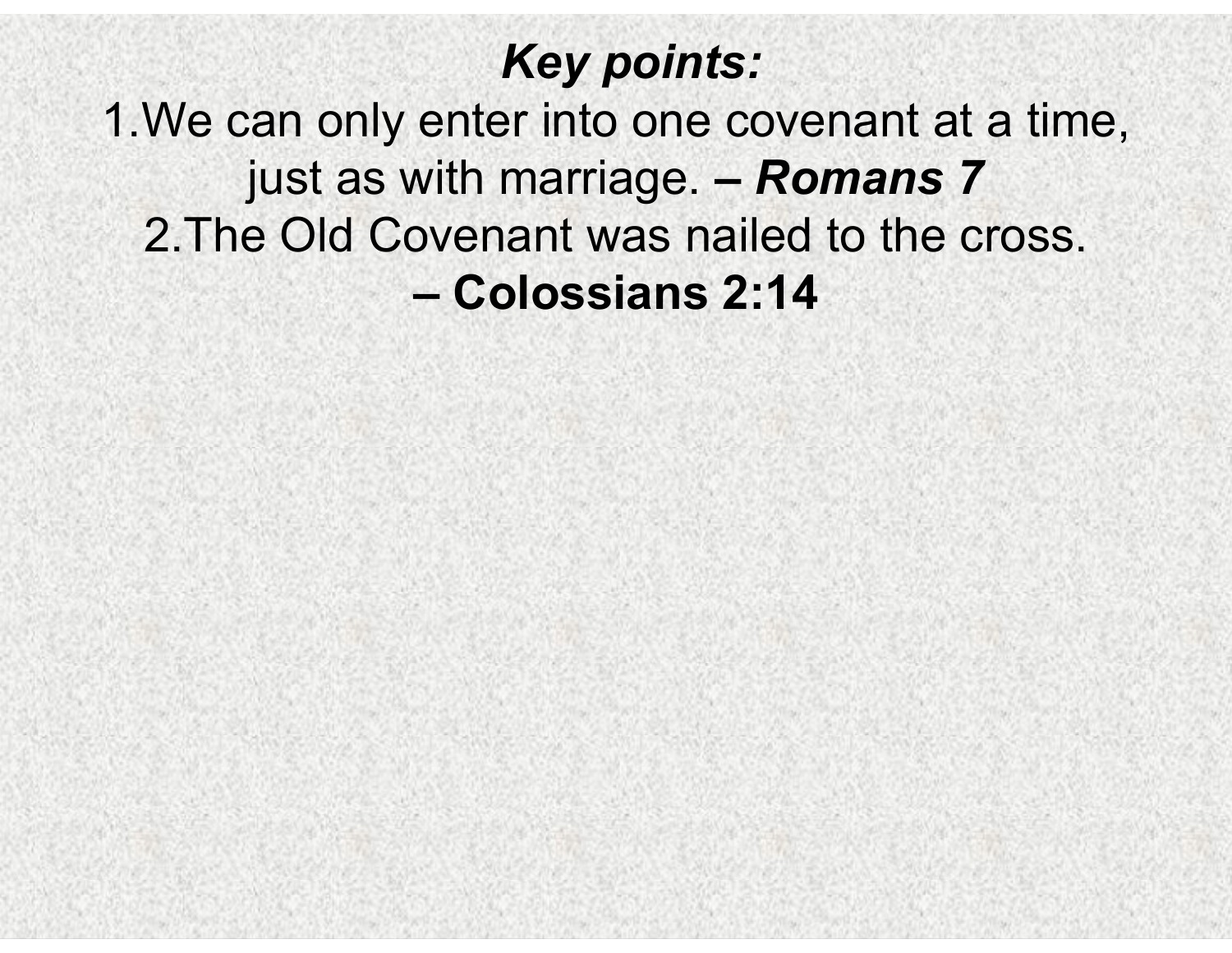### *What happened to The Ten Commandments?*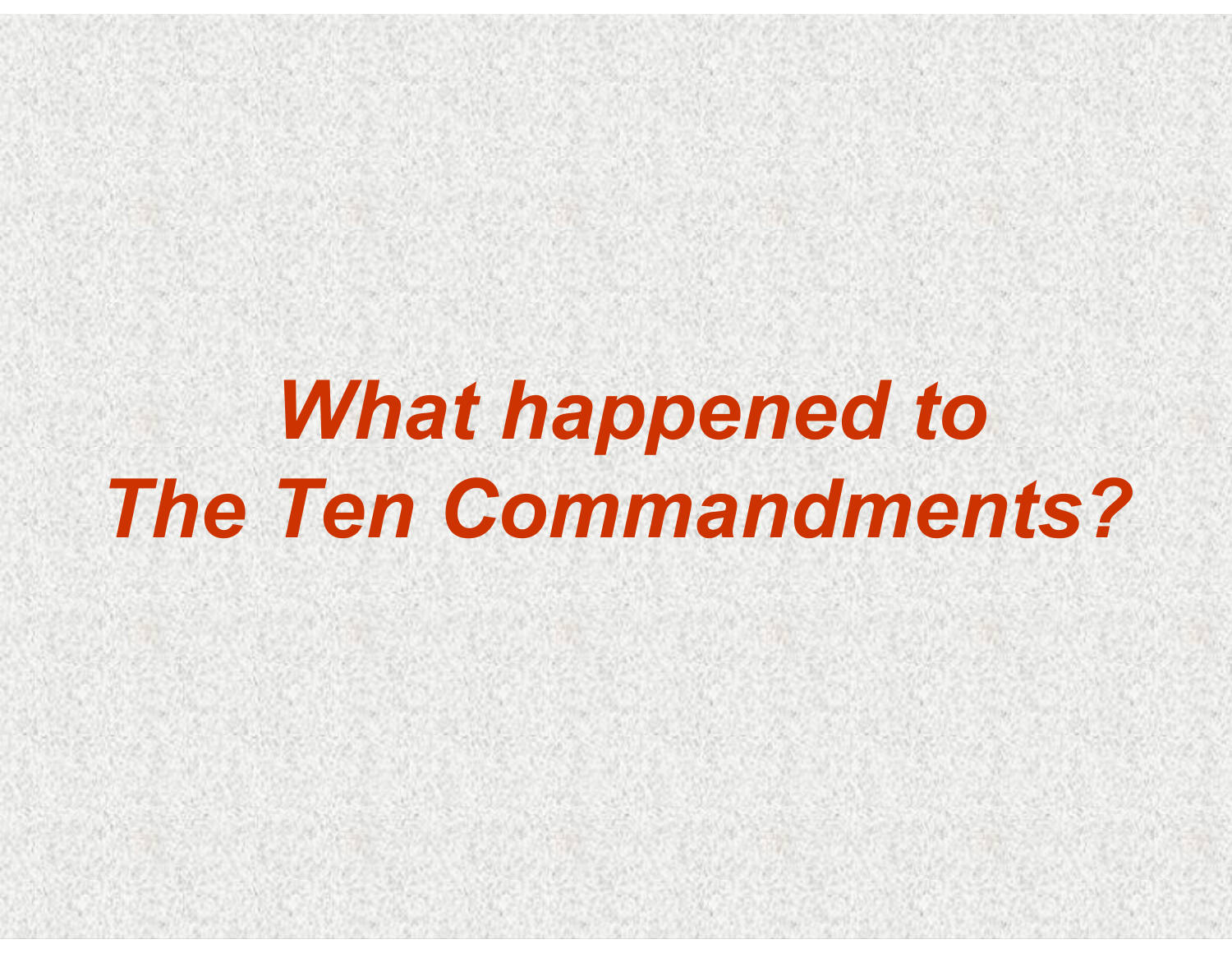#### **The 10 Commandments in the New Testament**

| No other gods                              | 1 Cor. 8:4-6            |
|--------------------------------------------|-------------------------|
| No carved images                           | 1 John 5:21; 1 Cor. 6:9 |
| No taking God's name in vain   Matthew 6:9 |                         |
|                                            |                         |
|                                            |                         |
|                                            |                         |
|                                            |                         |
|                                            |                         |
|                                            |                         |
|                                            |                         |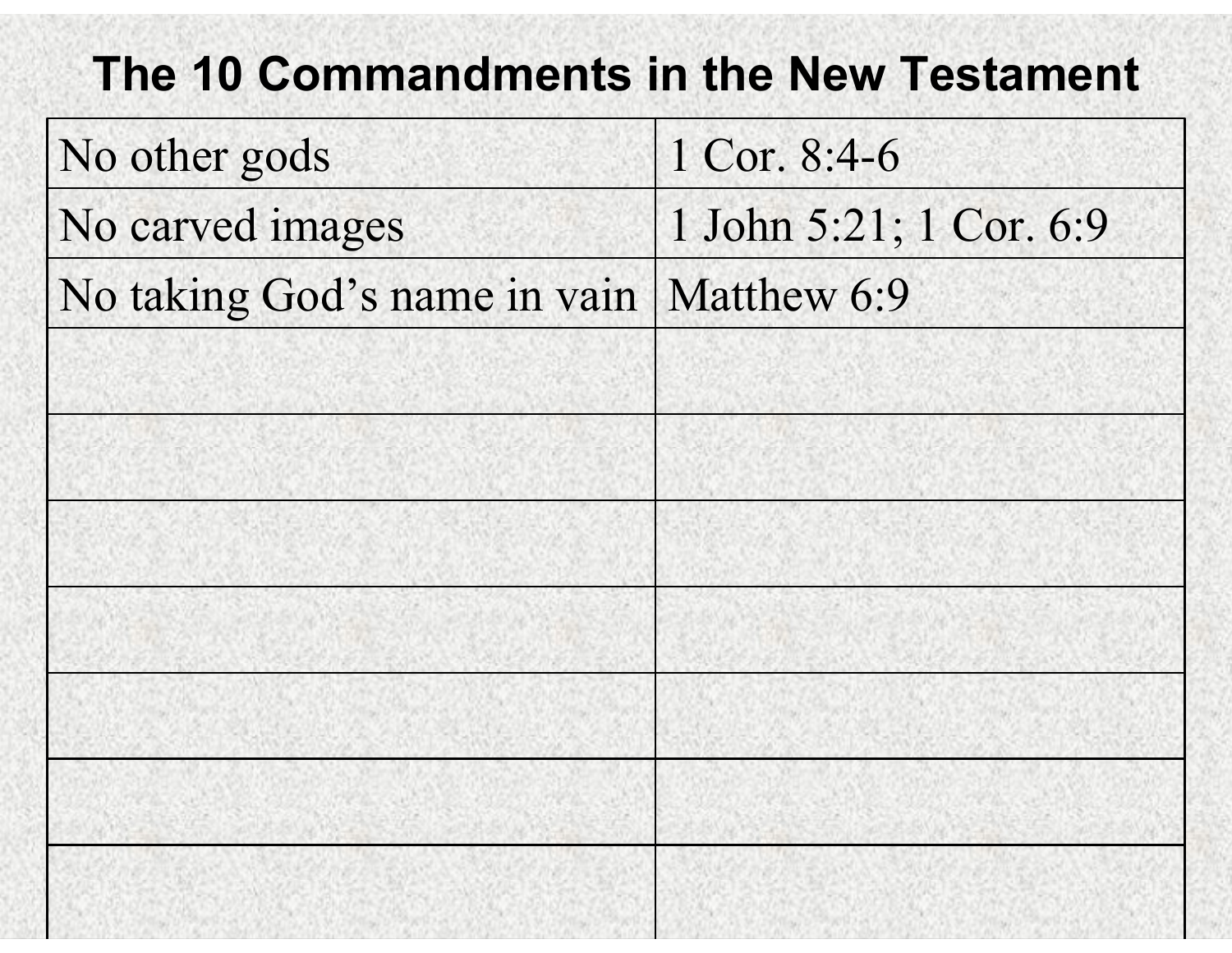### **The 10 Commandments in the New Testament**

| No other gods                                                                                                                                                                                                                                  | 1 Cor. 8:4-6            |  |
|------------------------------------------------------------------------------------------------------------------------------------------------------------------------------------------------------------------------------------------------|-------------------------|--|
| No carved images                                                                                                                                                                                                                               | 1 John 5:21; 1 Cor. 6:9 |  |
| No taking God's name in vain Matthew 6:9                                                                                                                                                                                                       |                         |  |
| Remember the Sabbath day                                                                                                                                                                                                                       | Changed: Heb. $4:1-11$  |  |
|                                                                                                                                                                                                                                                |                         |  |
| "There remains a Sabbath rest for the people of<br>God  Let us therefore strive to enter that rest."<br>- Hebrews 4:9, 11<br><b>Not Canaan</b><br>Not a day (No "Christian Sabbath")<br>Rather, a relationship, to be perfected in the future. |                         |  |
|                                                                                                                                                                                                                                                |                         |  |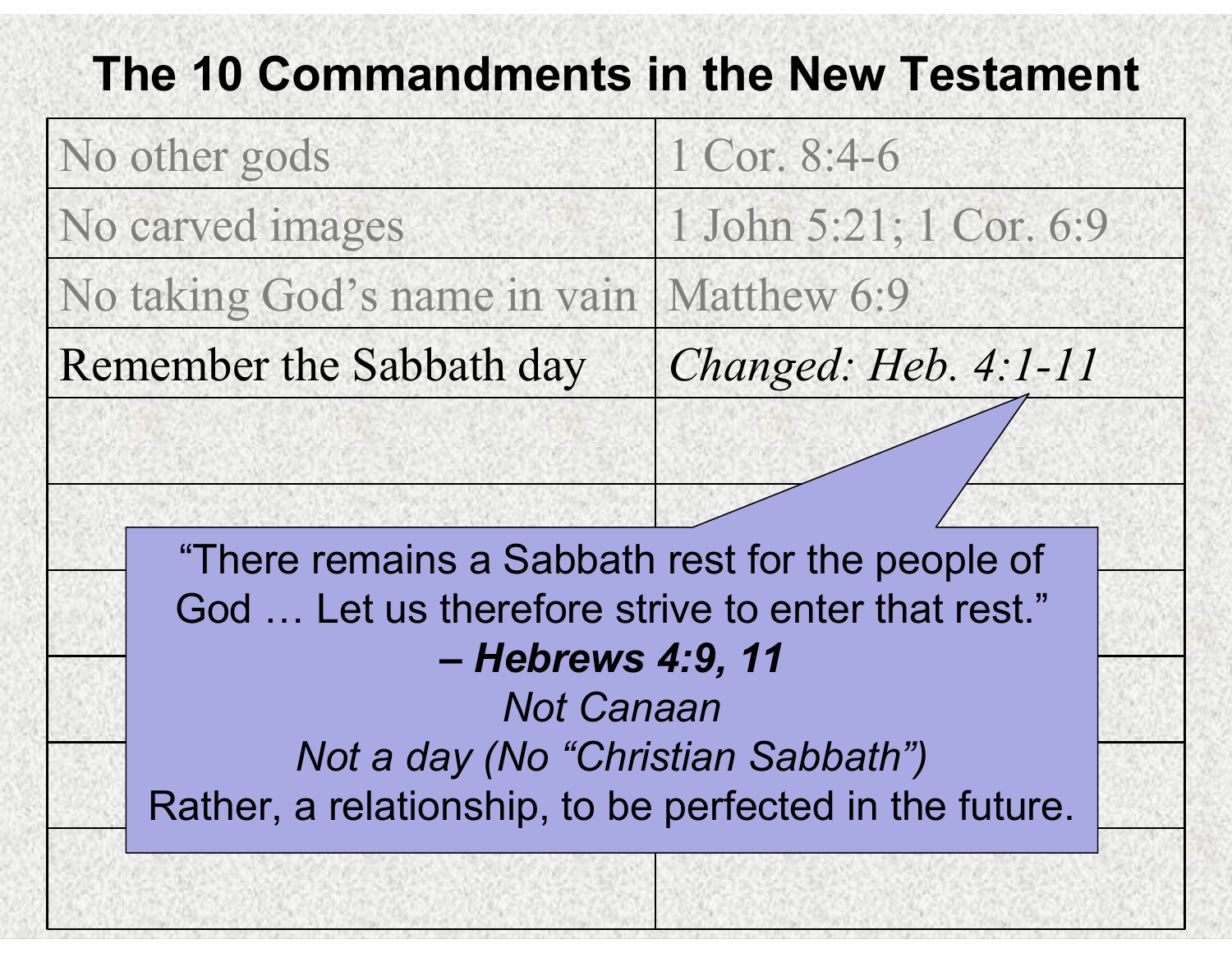### **The 10 Commandments in the New Testament**

| No other gods                | 1 Cor. 8:4-6            |
|------------------------------|-------------------------|
| No carved images             | 1 John 5:21; 1 Cor. 6:9 |
| No taking God's name in vain | Matthew 6:9             |
| Remember the Sabbath day     | Changed: Heb. 4:1-11    |
| Honor father and mother      | Eph. 6:2                |
| No murder                    | Rom. 1:29               |
| No adultery                  | 1 Cor. 6:9              |
| No stealing                  | 1 Cor. 6:10; Eph. 4:28  |
| No false witness             | Eph. 4:25, 29-30        |
| No coveting                  | 1 Cor. 6:10; Col. 3:5   |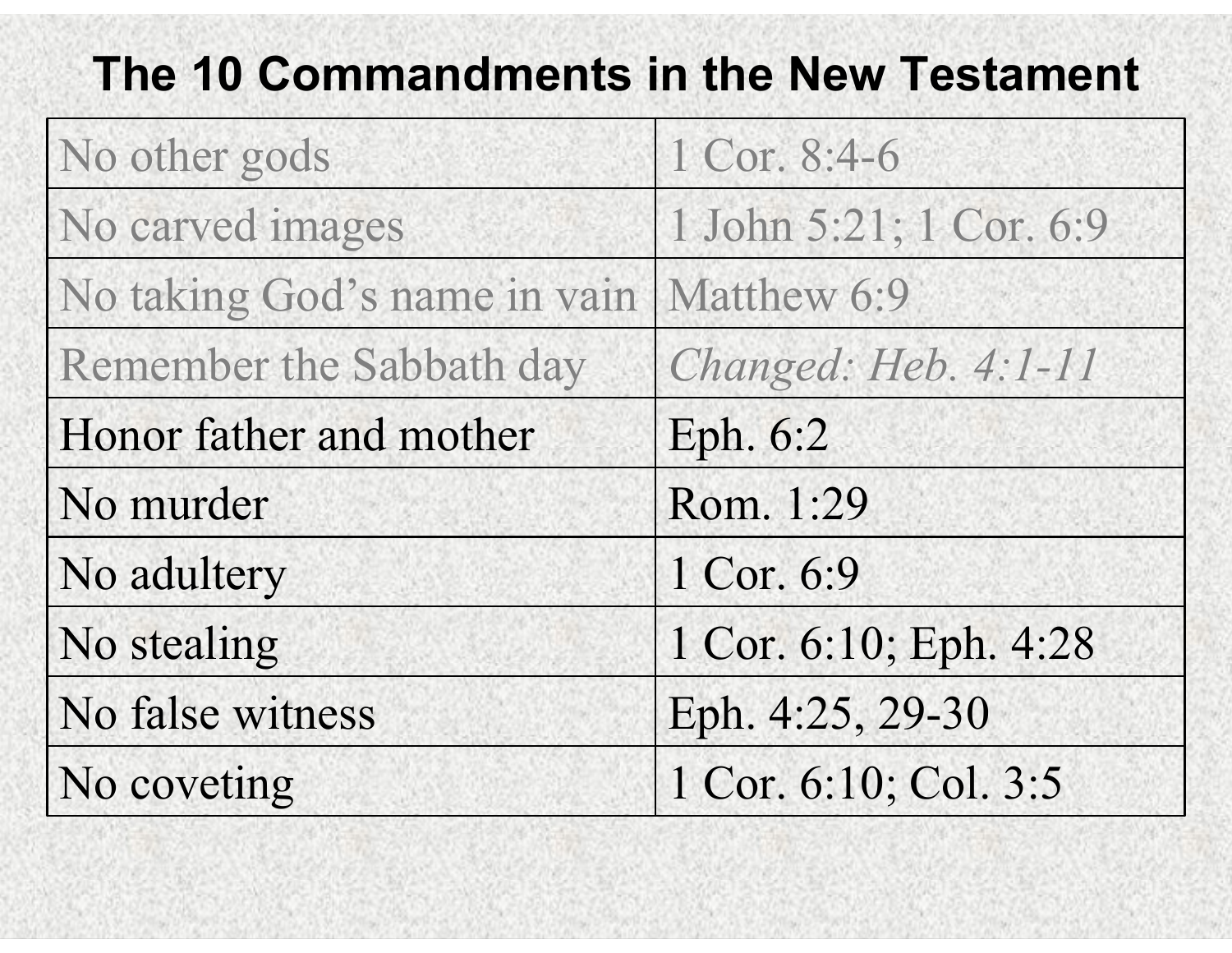"The Law" included more than The 10 Commandments.

1. **Jesus**: (Matt. 22:37) "You shall love the Lord your God…" from Deut. 6:5, and quotes from "their law" citing a Psalm (69:4), "They hated Me without cause." (John 15:25)

2. **The Jews**: "Moses, in the law, commanded" stoning. (John 8:5)

The Old Covenant *– The Law of Moses, the Prophets and the Psalms (Luke 24:44) –* was a "package deal."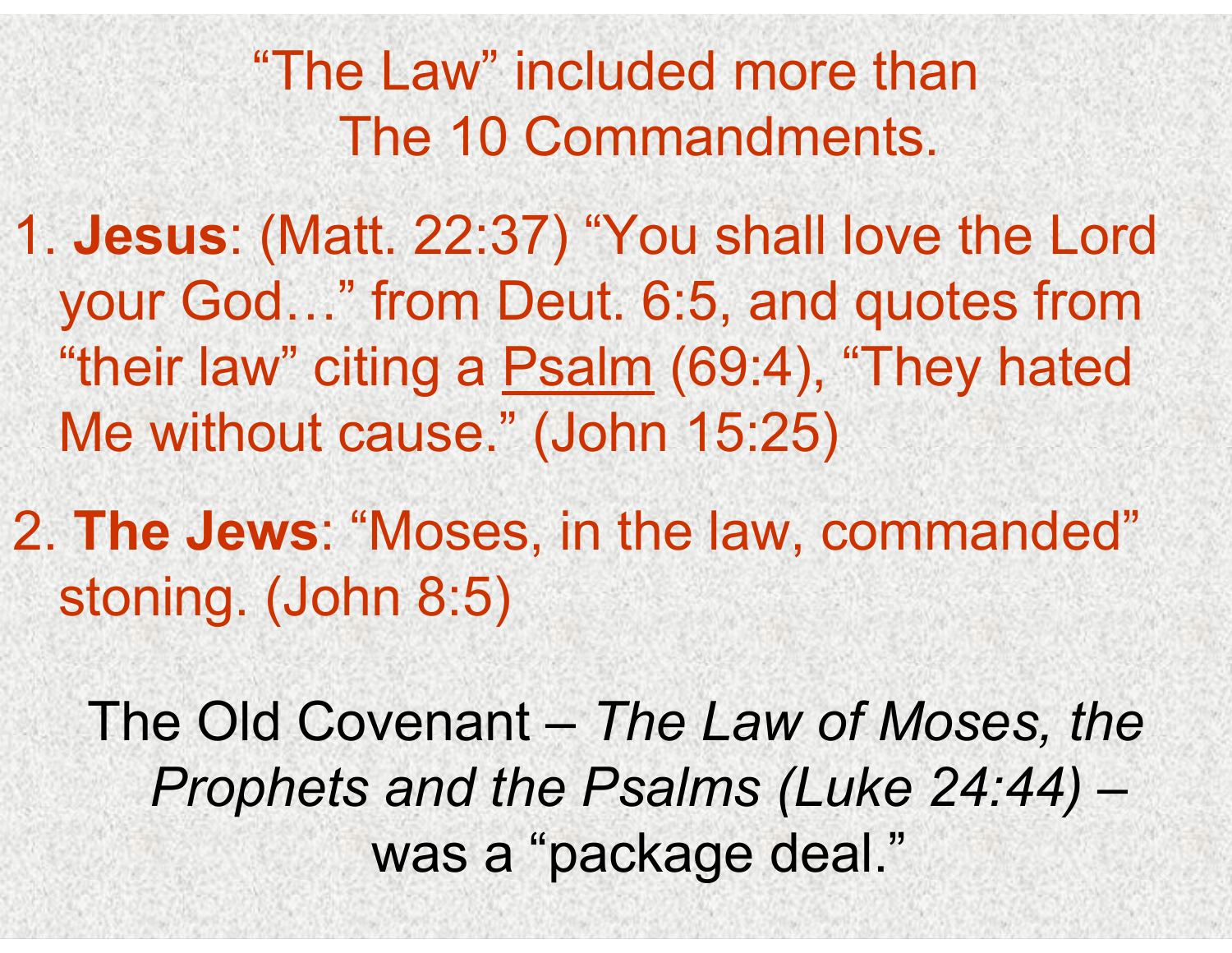#### *Key points:*

1.We can only enter into one covenant at a time, just as with marriage. *– Romans 7* 2.The Old Covenant was nailed to the cross. **– Colossians 2:14**

3. The Old Covenant was for Israel only. If a Gentile wanted to enter that covenant, s/he had to proselytize.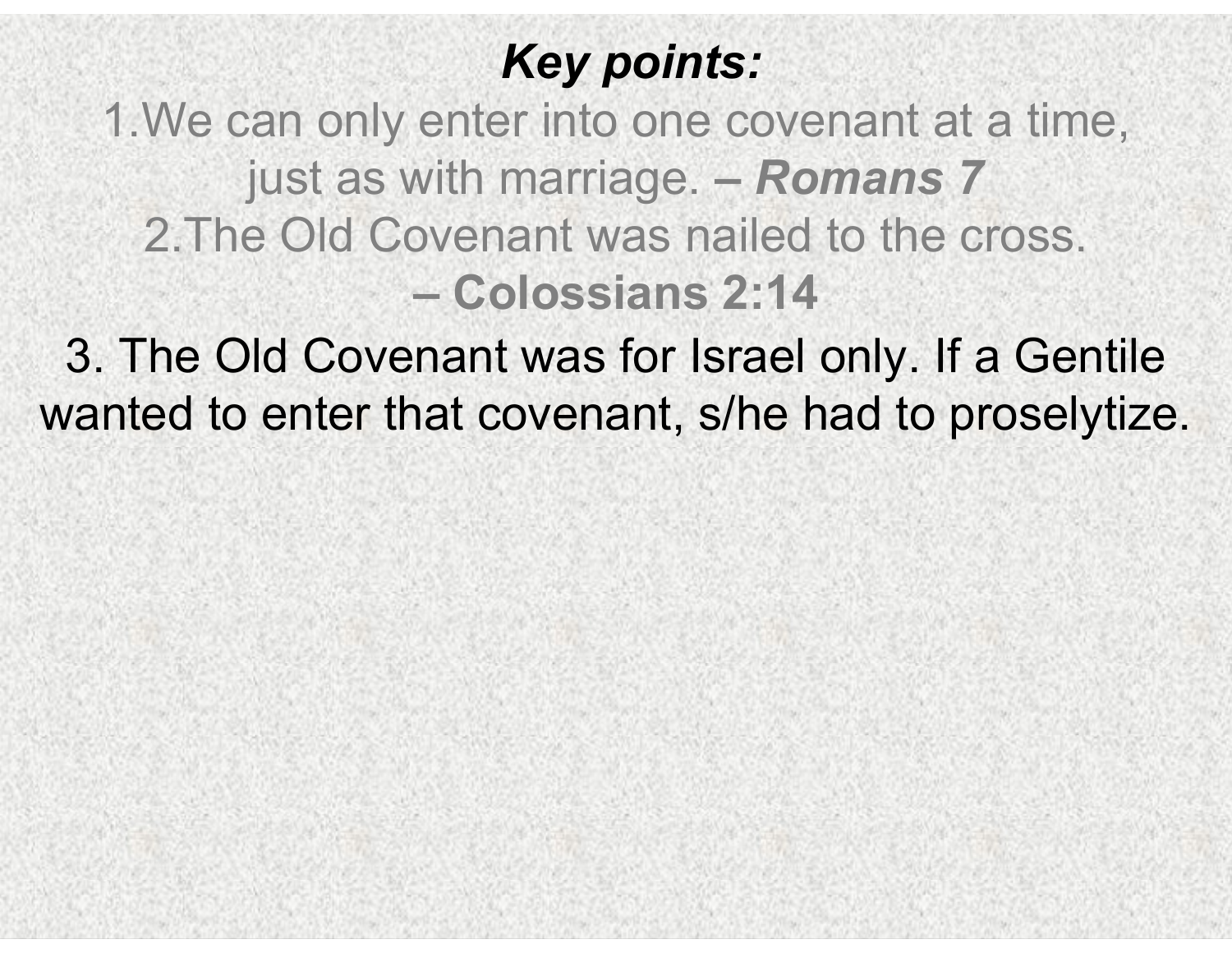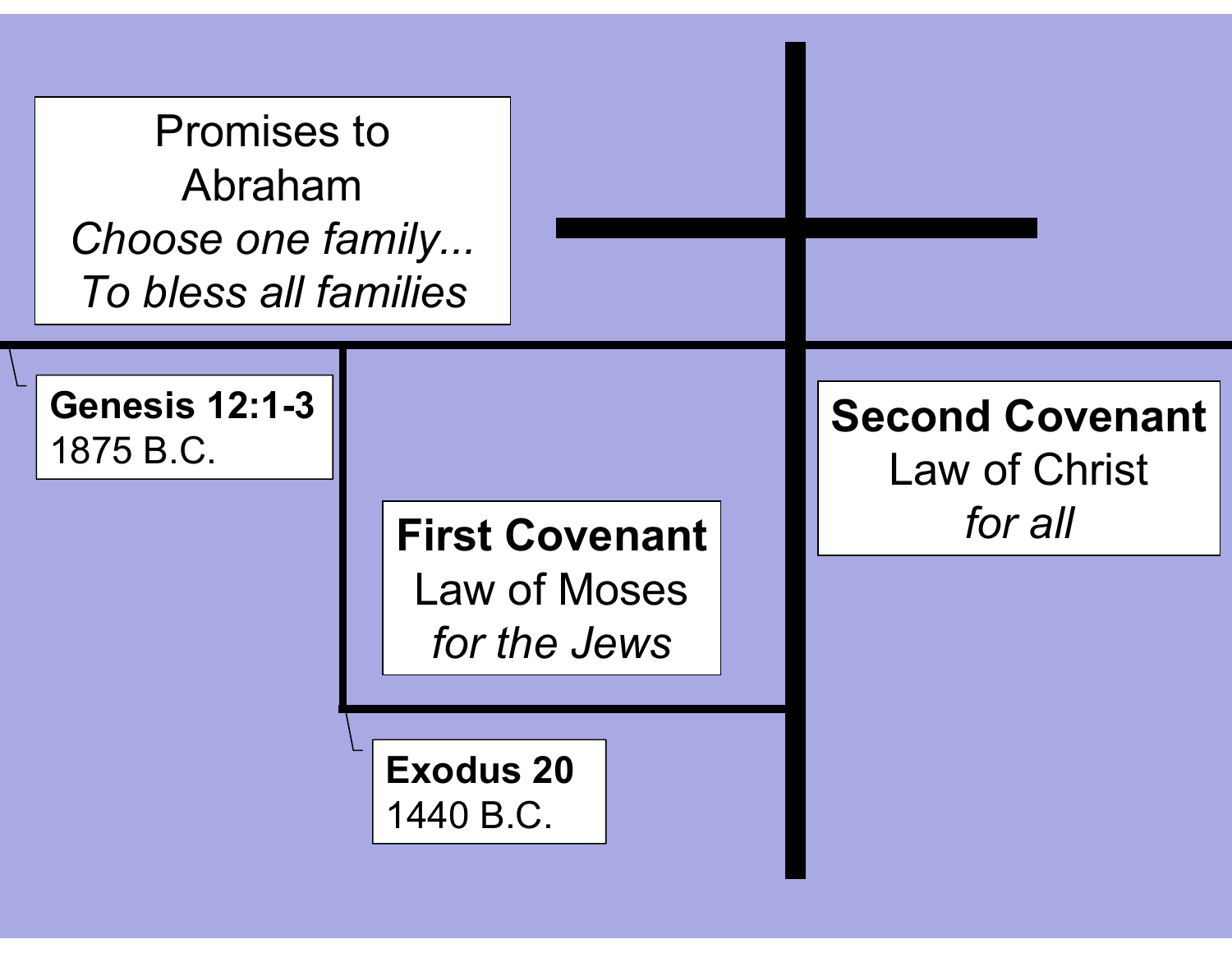### *Key points:*

1.We can only enter into one covenant at a time, just as with marriage. *– Romans 7* 2.The Old Covenant was nailed to the cross. **– Colossians 2:14**

3.The Old Covenant was for Israel only. If a Gentile wanted to enter that covenant, s/he had to proselytize.

4. The two covenants are not to be mixed; the Old Covenant is not for Christians. *– Acts 15*5. If someone lives by *any* Old Testament practice (for religious purposes), s/he must take *all* of the practices:

"I testify again to every man who becomes circumcised that he is a debtor to keep the whole law." *– Galatians 5:3*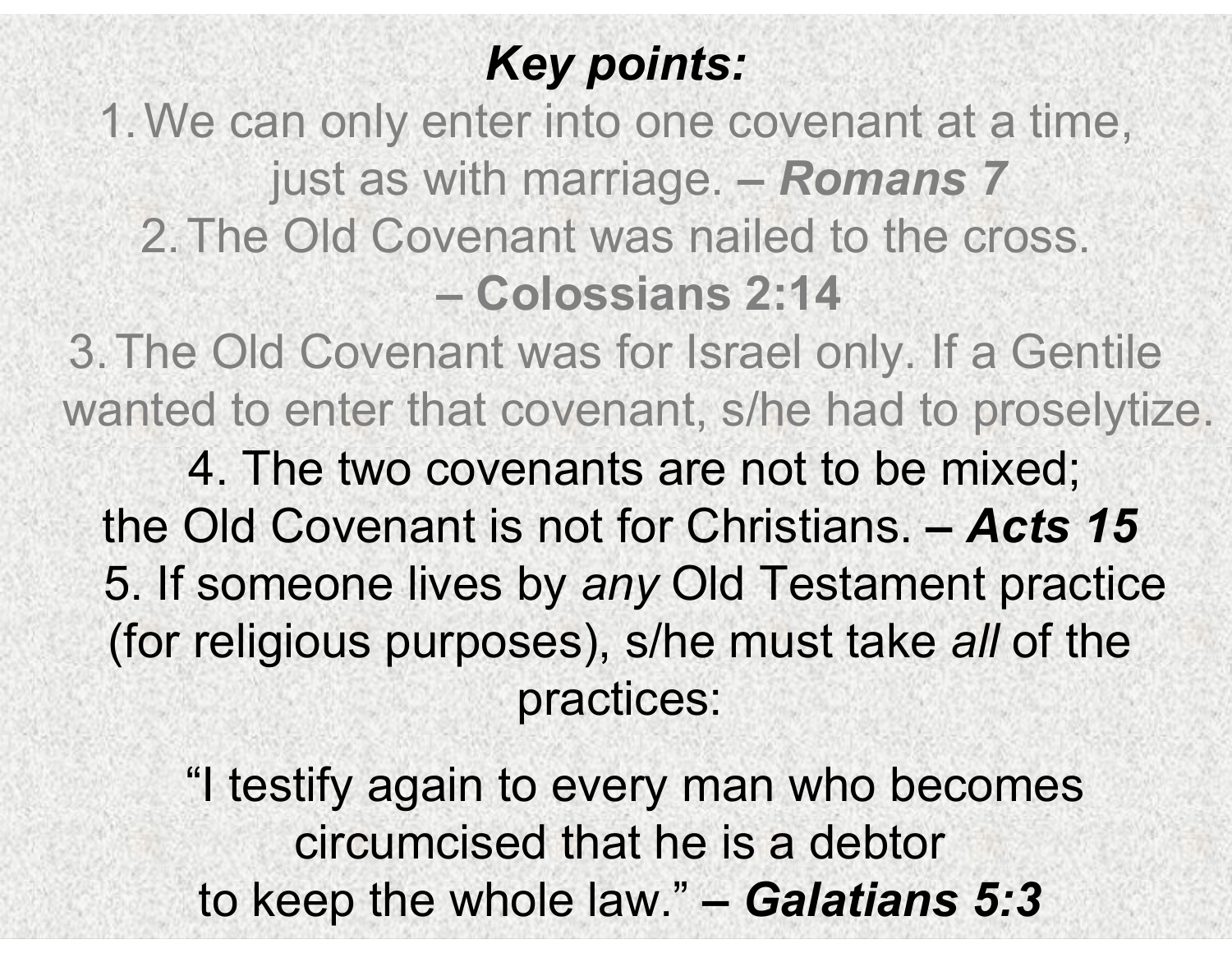### So, *why the Law?*

### A tutor, leading us to have **faith** in Christ (Gal. 3:24) and **hope** (Rom. 15:4)

### *A "visual aid"*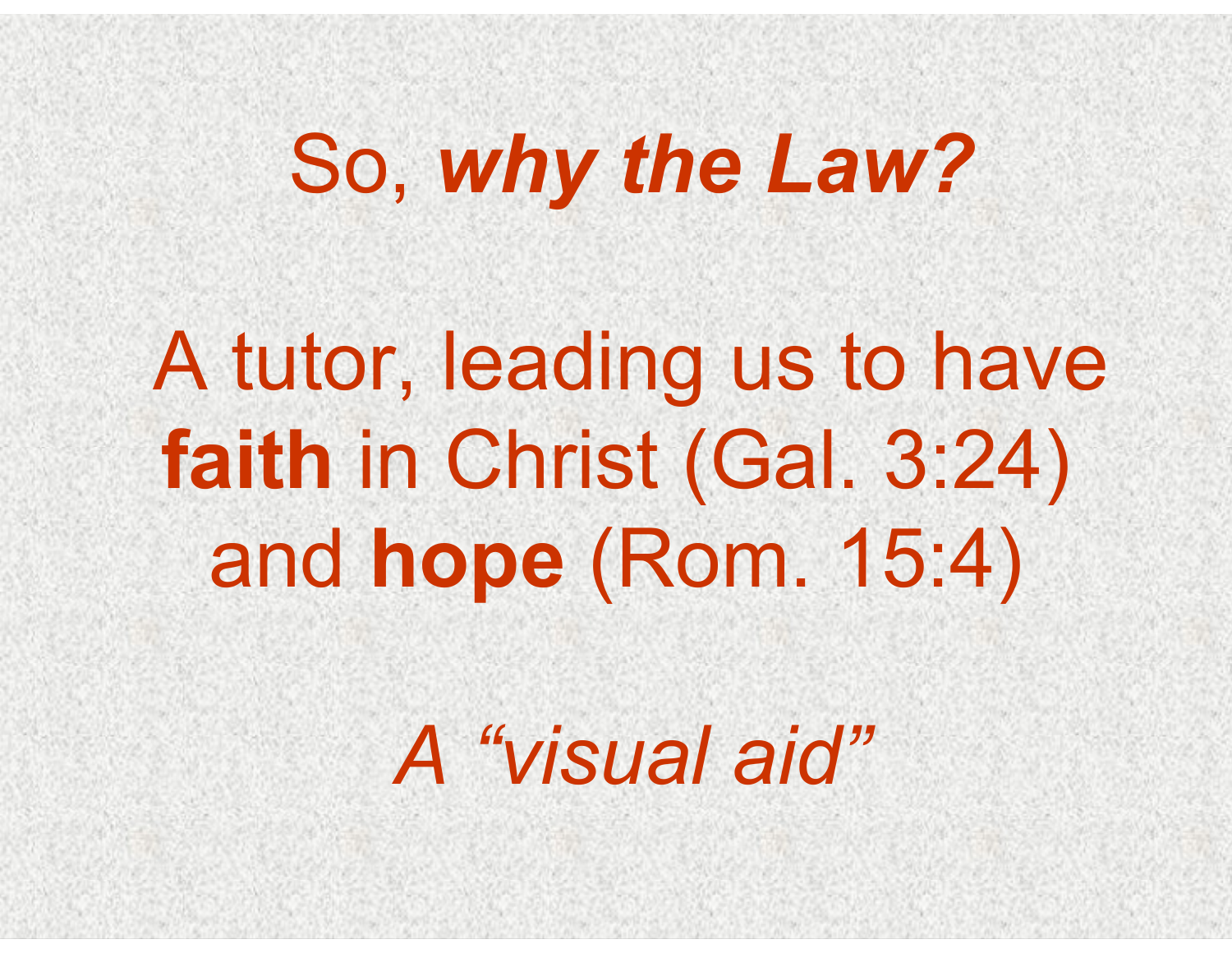

As we point out differences – shadow and substance – remember: *Some* elements are the *same* in the two covenants.

Man's Faith *(Romans 1:16; Galatians 3:22-25)*

Obedience *(Romans 6; Galatians 3:27; Matthew 28:18-20)* 

**Holiness** *(1 Peter 1:16)*

God's grace *(Romans chapters 3-6)*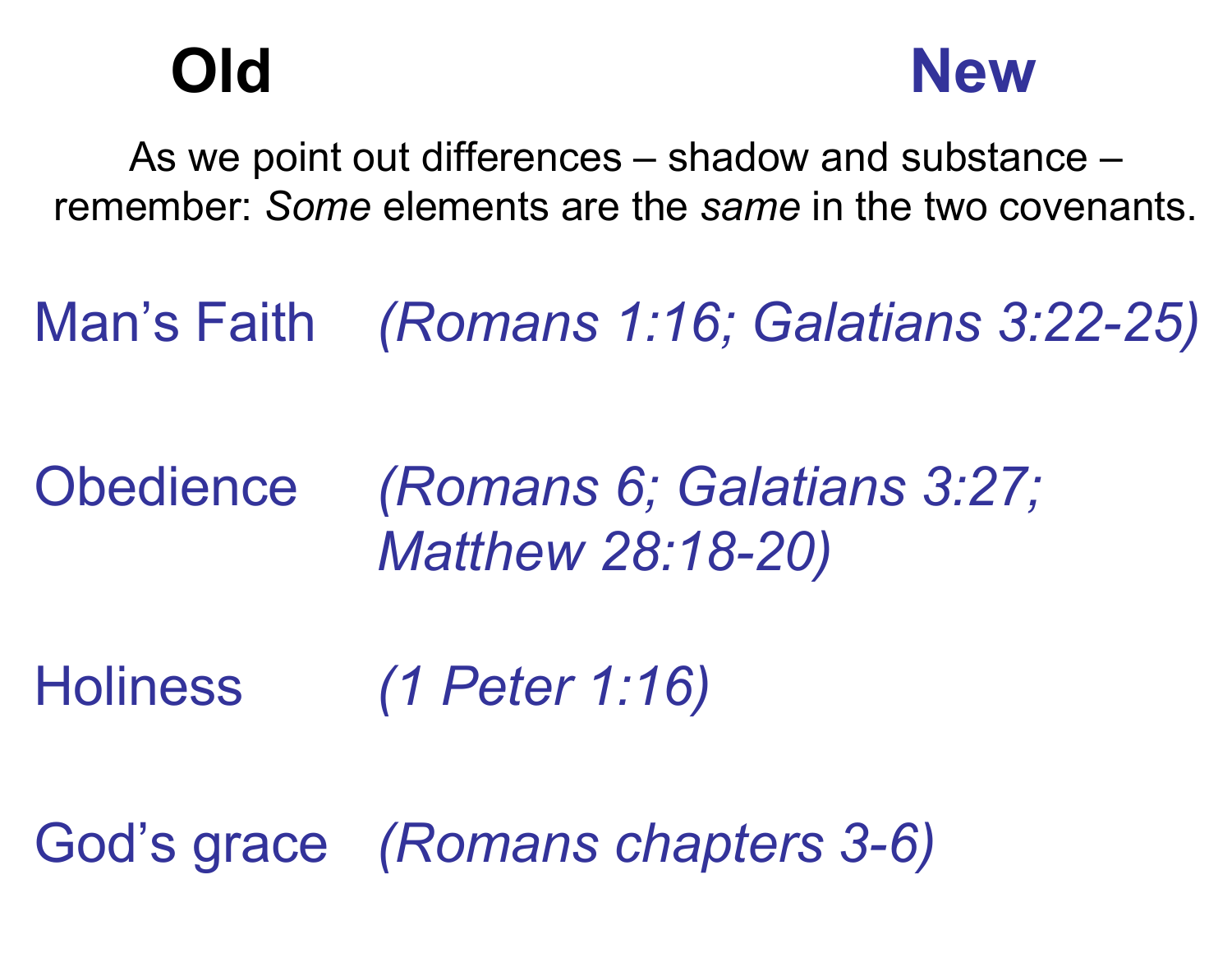### **New**

Clean and unclean foods

Tithing (of food) / **Firstfruits** 

Incense

Many Musical **Instruments** 

We may eat anything *(1 Tim. 4:4-5; Acts 10:9-16)*

Free-will offerings / The collection (of money) *(1 Cor. 16:1-2)*

Prayers *(Heb. 13:15-16)*

Singing, with the heart as the instrument *(Eph. 5:19; Col. 3:16)*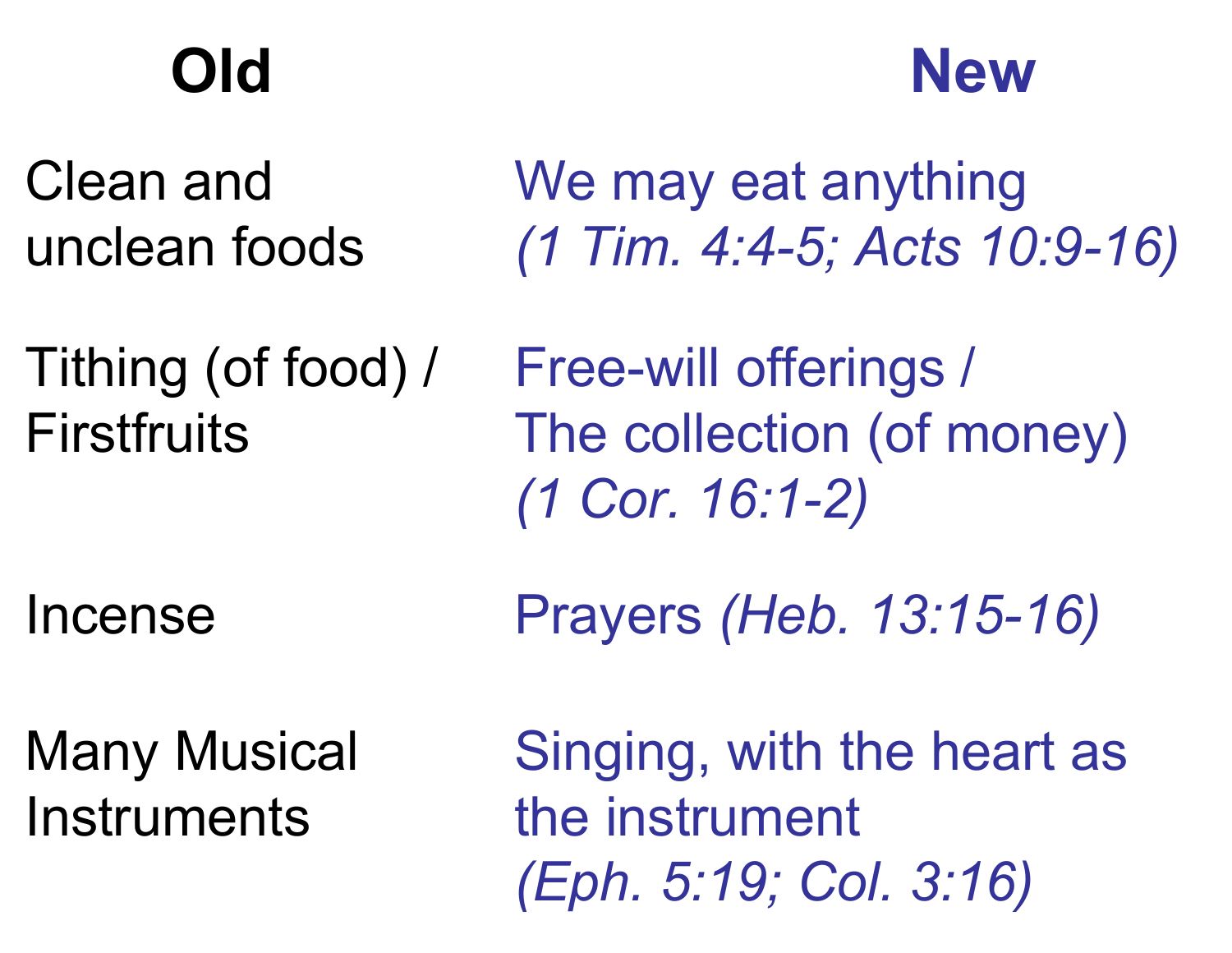Feast days / New moons

Sabbaths / Days of rest

We break bread the first day of the week *(Acts 2:42; 20:7)*

Our rest is in heaven. *(Hebrews 4:1-11)* We are not judged regarding days. *(Col. 2:16-17)*

**New**

Levitical priesthood Jesus is our high priest *(Hebrews 7:11-18)*; we are all priests *(1 Peter 2:5, 9)*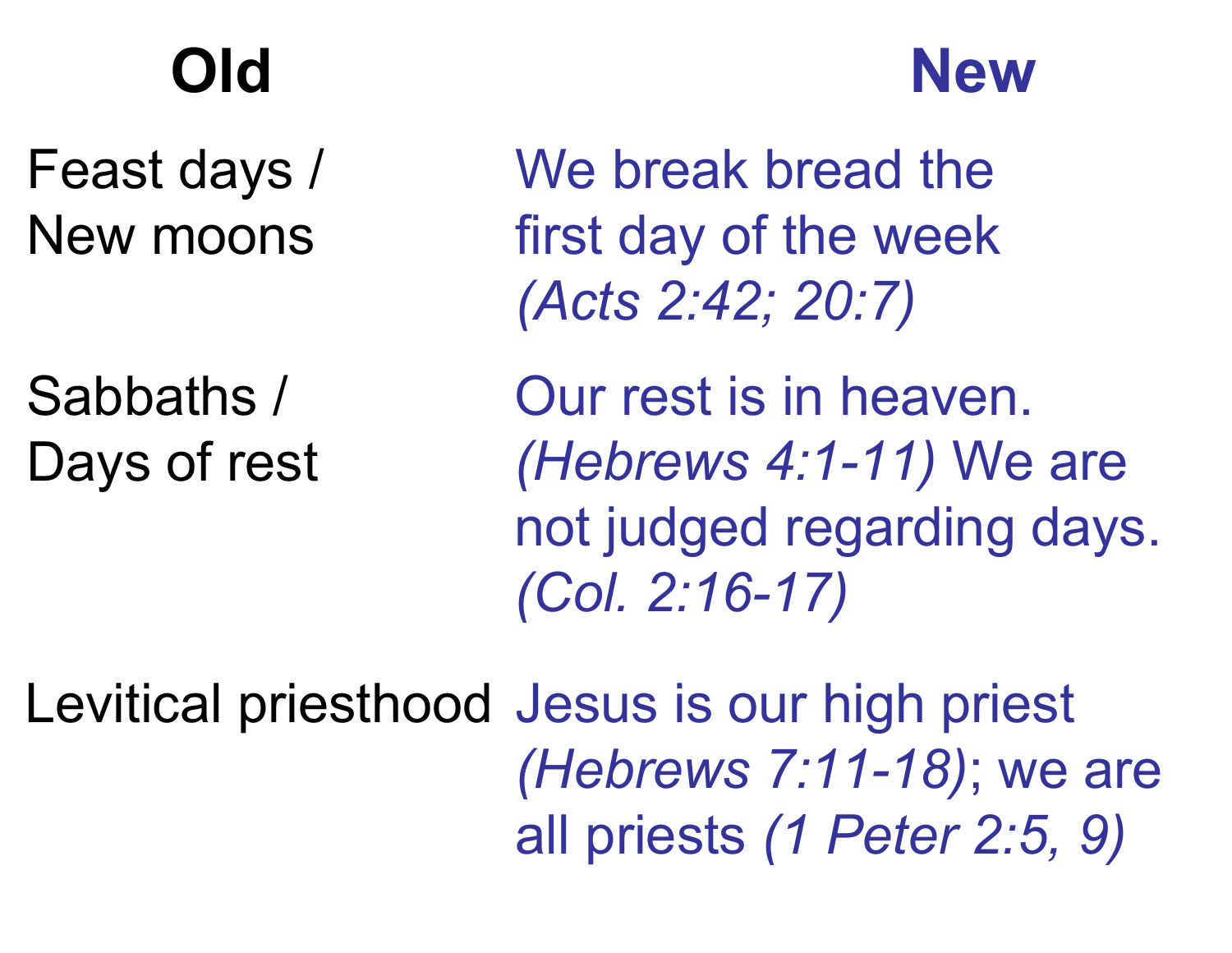### **New**

Born in

Burnt offerings The sacrifice of Christ *(Hebrews 8-10)* 

> Born again *(John 3:3; 1 Peter 1:3, 23)*, "knowing" God *(Hebrews 8:10-11)*

Infant Circumcision (the 8th day)

Adult circumcision made without hands, at baptism *(Colossians 2:11-12)* of believers *(Acts 8:37a; Mark 16:16; Acts 16:31)*